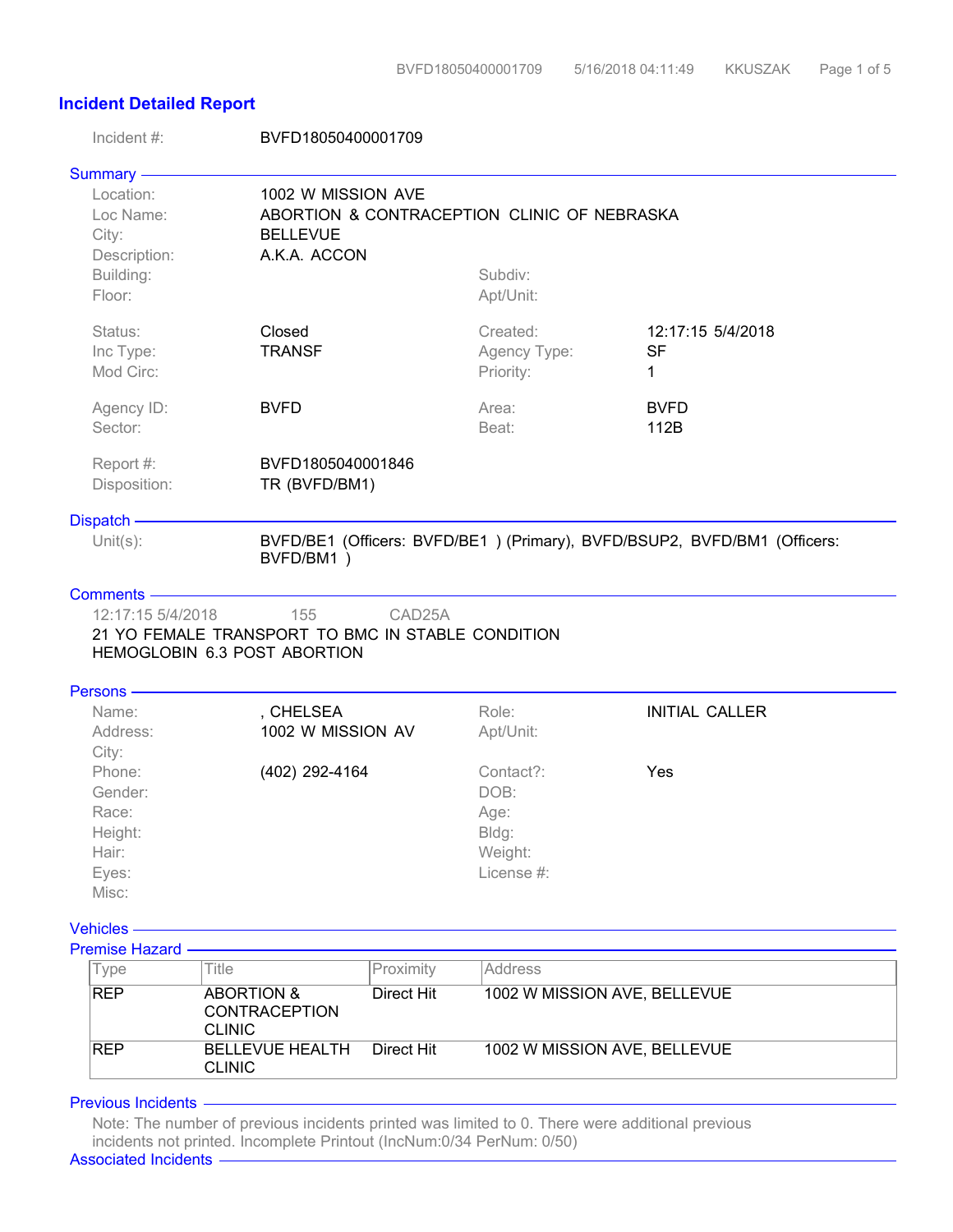| $ $ Incident #                | l ype  | Agency ID   | <b>Status</b> | Location                     |
|-------------------------------|--------|-------------|---------------|------------------------------|
| BVPD1805040001668 ASTFDR<br>5 |        | <b>BVPD</b> | Closed        | 1002 W MISSION AVE, BELLEVUE |
| BVFD1805040000170<br>-9       | TRANSF | <b>BVFD</b> | Closed        | 1002 W MISSION AVE, BELLEVUE |

## Attachments-

| ₠<br>۰ | C | ı |  |
|--------|---|---|--|
|        |   |   |  |

| Time/Date                                                            | <b>Trans Type</b> | User ID |                         | Console ID                                |  |
|----------------------------------------------------------------------|-------------------|---------|-------------------------|-------------------------------------------|--|
| 13:17:02 5/4/2018                                                    | <b>UNIT MGMT</b>  | 14      |                         | CAD32A                                    |  |
| Unit Location                                                        |                   |         |                         | Unit ID: BVFD/BM1                         |  |
| Location: NULL (Arrived Hospital)                                    |                   |         |                         |                                           |  |
| 13:17:02 5/4/2018                                                    | <b>FREE UNIT</b>  | 14      |                         | CAD32A                                    |  |
| Unit Freed                                                           |                   |         | Unit ID: BVFD/BM1       |                                           |  |
| 13:17:02 5/4/2018                                                    | <b>INC UPDT</b>   | 14      |                         | CAD32A                                    |  |
| Disposition                                                          |                   |         | Dispo: TR               |                                           |  |
| Unit ID: BVFD/BM1                                                    |                   |         |                         |                                           |  |
| 13:17:02 5/4/2018                                                    | UNIT STAT         | 14      |                         | CAD32A                                    |  |
| <b>Unit Status</b>                                                   |                   |         | Unit ID: BVFD/BM1       |                                           |  |
| Status: IS (AH)                                                      |                   |         |                         |                                           |  |
| 13:17:02 5/4/2018                                                    | <b>INC STAT</b>   | 14      |                         | CAD32A                                    |  |
| Incident Status                                                      |                   |         | Status: Closed (Active) |                                           |  |
| 12:48:50 5/4/2018                                                    | <b>UNIT MGMT</b>  | 90      |                         | CAD <sub>26</sub> A                       |  |
| Unit Location                                                        |                   |         | Unit ID: BVFD/BM1       |                                           |  |
| Location: Arrived Hospital (UNMC C2)                                 |                   |         |                         |                                           |  |
| 12:48:50 5/4/2018                                                    | <b>UNIT STAT</b>  | 90      |                         | CAD26A                                    |  |
| <b>Unit Status</b>                                                   |                   |         | Unit ID: BVFD/BM1       |                                           |  |
| Status: AH (EH)                                                      |                   |         |                         |                                           |  |
| 12:46:59 5/4/2018                                                    | <b>TIMEOUT</b>    | System  |                         | System                                    |  |
| Unit Timeout                                                         |                   |         | Unit ID: BVFD/BM1       |                                           |  |
| 12:32:53 5/4/2018                                                    | <b>UNIT MGMT</b>  | 90      |                         | CAD26A                                    |  |
| Unit Location                                                        |                   |         | Unit ID: BVFD/BE1       |                                           |  |
| Location: NULL (1002 W MISSION AVE)                                  |                   |         |                         | Loc Name: NULL (ABORTION && CONTRACEPTION |  |
| CLINIC OF NEBRASKA)                                                  |                   |         |                         | Loc Desc: NULL (A.K.A. ACCON)             |  |
| City: NULL (BELLEVUE)<br>12:32:53 5/4/2018                           |                   |         |                         |                                           |  |
| Unit Freed                                                           | <b>FREE UNIT</b>  | 90      | Unit ID: BVFD/BE1       | CAD26A                                    |  |
| 12:32:53 5/4/2018                                                    | <b>UNIT STAT</b>  |         |                         | CAD26A                                    |  |
| <b>Unit Status</b>                                                   |                   | 90      | Unit ID: BVFD/BE1       |                                           |  |
| Status: IS (AR)                                                      |                   |         |                         |                                           |  |
| 12:31:59 5/4/2018                                                    | <b>UNIT MGMT</b>  | 90      |                         | CAD26A                                    |  |
| Unit Location                                                        |                   |         | Unit ID: BVFD/BM1       |                                           |  |
|                                                                      |                   |         |                         | Loc Name: NULL (ABORTION && CONTRACEPTION |  |
| Location: UNMC C2 (1002 W MISSION AVE)<br><b>CLINIC OF NEBRASKA)</b> |                   |         |                         | Loc Desc: NULL (A.K.A. ACCON)             |  |
| City: NULL (BELLEVUE)                                                |                   |         |                         |                                           |  |
| 12:31:59 5/4/2018                                                    | <b>UNIT STAT</b>  | 90      |                         | CAD26A                                    |  |
| <b>Unit Status</b>                                                   |                   |         | Unit ID: BVFD/BM1       |                                           |  |
| Status: EH (AR)                                                      |                   |         |                         |                                           |  |
| 12:31:33 5/4/2018                                                    | <b>UNIT MGMT</b>  | 90      |                         | CAD26A                                    |  |
| Unit Location                                                        |                   |         | Unit ID: BVFD/BSUP2     |                                           |  |
| Location: NULL (1002 W MISSION AVE)                                  |                   |         |                         | Loc Name: NULL (ABORTION && CONTRACEPTION |  |
| CLINIC OF NEBRASKA)                                                  |                   |         |                         | Loc Desc: NULL (A.K.A. ACCON)             |  |
| City: NULL (BELLEVUE)                                                |                   |         |                         |                                           |  |
| 12:31:33 5/4/2018                                                    | <b>FREE UNIT</b>  | 90      |                         | CAD <sub>26</sub> A                       |  |
|                                                                      |                   |         |                         |                                           |  |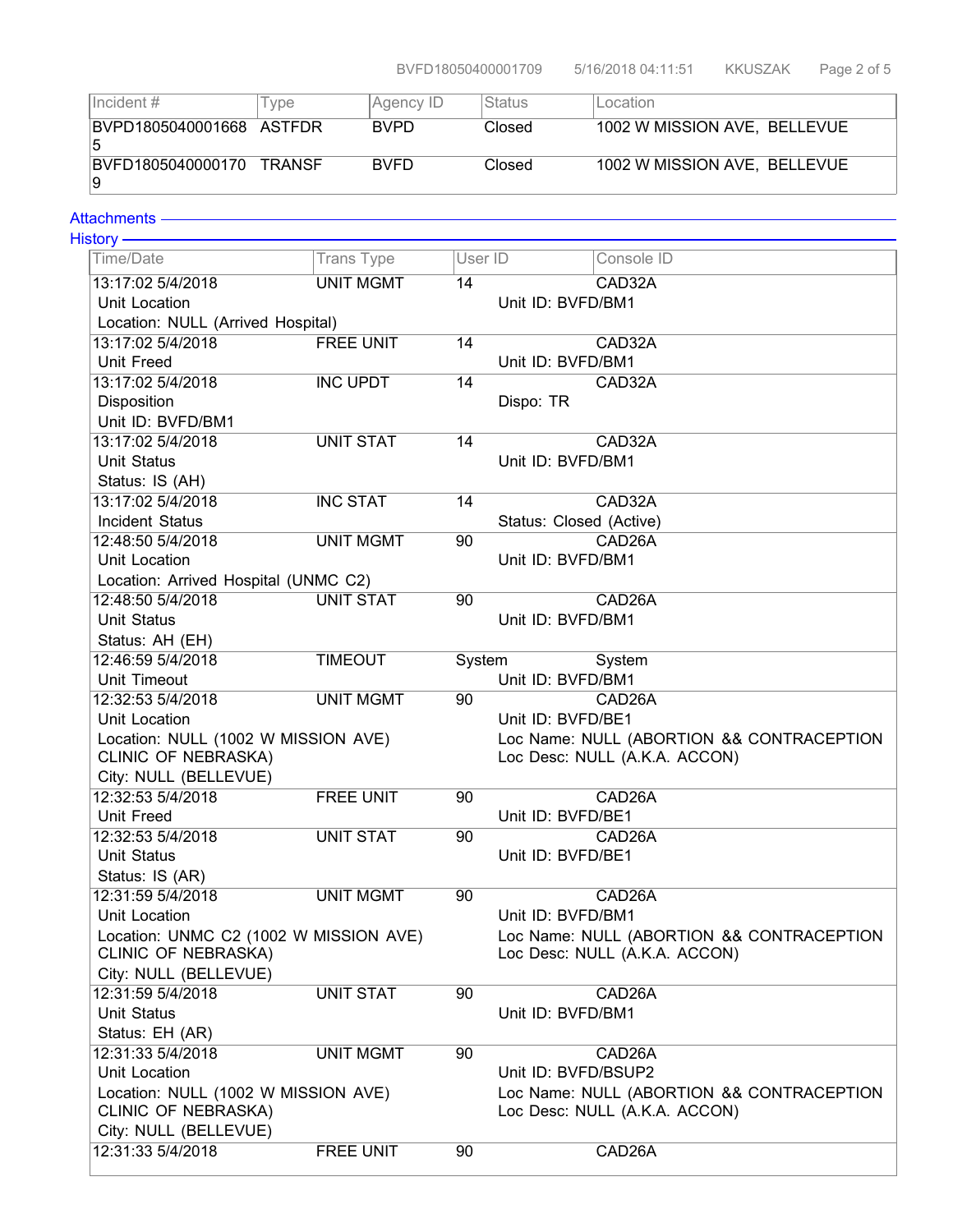| Time/Date                          | <b>Trans Type</b> | User $I\overline{D}$ | Console ID                          |
|------------------------------------|-------------------|----------------------|-------------------------------------|
| <b>Unit Freed</b>                  |                   |                      | Unit ID: BVFD/BSUP2                 |
| 12:31:33 5/4/2018                  | <b>UNIT STAT</b>  | 90                   | CAD26A                              |
| <b>Unit Status</b>                 |                   |                      | Unit ID: BVFD/BSUP2                 |
| Status: IS (AR)                    |                   |                      |                                     |
| 12:25:22 5/4/2018                  | <b>TIMEOUT</b>    | System               | System                              |
| Unit Timeout                       |                   |                      | Unit ID: BVFD/BE1                   |
| 12:24:53 5/4/2018                  | <b>TIMEOUT</b>    | System               | System                              |
| Unit Timeout                       |                   |                      | Unit ID: BVFD/BSUP2                 |
| 12:24:51 5/4/2018                  | <b>TIMEOUT</b>    | System               | System                              |
| Unit Timeout                       |                   |                      | Unit ID: BVFD/BM1                   |
| 12:20:21 5/4/2018                  | <b>UNIT STAT</b>  | 90                   | CAD26A                              |
| <b>Unit Status</b>                 |                   |                      | Unit ID: BVFD/BE1                   |
| Status: AR (AR)                    |                   |                      |                                     |
| 12:20:11 5/4/2018                  | <b>UNIT STAT</b>  |                      | BVFD/BE1<br>BVFD/BE1                |
| <b>Unit Status</b>                 |                   |                      | Unit ID: BVFD/BE1                   |
| Status: AR (EN)                    |                   |                      | Submitted: 12:20:11 5/4/2018        |
| 12:19:53 5/4/2018                  | <b>UNIT STAT</b>  | 90                   | CAD26A                              |
| <b>Unit Status</b>                 |                   |                      | Unit ID: BVFD/BSUP2                 |
| Status: AR (EN)                    |                   |                      |                                     |
| 12:19:51 5/4/2018                  | <b>UNIT STAT</b>  | 90                   | CAD26A                              |
| <b>Unit Status</b>                 |                   |                      | Unit ID: BVFD/BM1                   |
| Status: AR (AR)                    |                   |                      |                                     |
| 12:19:40 5/4/2018                  | <b>UNIT STAT</b>  |                      | BVFD/BM1<br>BVFD/BM1                |
| <b>Unit Status</b>                 |                   |                      | Unit ID: BVFD/BM1                   |
| Status: AR (EN)                    |                   |                      | Submitted: 12:19:40 5/4/2018        |
| 12:18:20 5/4/2018                  | <b>UNIT STAT</b>  |                      | BVFD/BE1<br>BVFD/BE1                |
| <b>Unit Status</b>                 |                   |                      | Unit ID: BVFD/BE1                   |
| Status: EN (DS)                    |                   |                      | Submitted: 12:18:20 5/4/2018        |
| 12:18:20 5/4/2018                  | <b>UNIT MGMT</b>  | 90                   | CAD <sub>26</sub> A                 |
| Unit Location                      |                   |                      | Unit ID: BVFD/BSUP2                 |
| Location: 1002 W MISSION AVE       |                   |                      | Loc Name: ABORTION && CONTRACEPTION |
| CLINIC OF NEBRASKA                 |                   |                      | Loc Desc: A.K.A. ACCON              |
| City: BELLEVUE                     |                   |                      |                                     |
| 12:18:20 5/4/2018                  | <b>UNIT STAT</b>  | 90                   | CAD <sub>26</sub> A                 |
| <b>Unit Status</b>                 |                   |                      | Unit ID: BVFD/BSUP2                 |
| Status: EN (IS)                    |                   |                      |                                     |
| 12:18:20 5/4/2018                  | <b>DPTCH</b>      | 90                   | CAD26A                              |
| Dispatch                           |                   |                      | Assigned Unit: BVFD/BSUP2           |
| 12:18:20 5/4/2018                  | <b>REC</b>        | 90                   | CAD26A                              |
| Not Requested                      |                   |                      | Recommendations not requested       |
| 12:18:13 5/4/2018                  | <b>UNIT STAT</b>  | 90                   | CAD <sub>26</sub> A                 |
| <b>Unit Status</b>                 |                   |                      | Unit ID: BVFD/BM1                   |
| Status: EN (EN)                    |                   |                      |                                     |
| 12:18:01 5/4/2018                  | <b>UNIT STAT</b>  |                      | BVFD/BM1<br>BVFD/BM1                |
| <b>Unit Status</b>                 |                   |                      |                                     |
|                                    |                   |                      | Unit ID: BVFD/BM1                   |
| Status: EN (DS)                    |                   |                      | Submitted: 12:18:01 5/4/2018        |
| 12:17:29 5/4/2018                  | <b>UNIT MGMT</b>  | 90                   | CAD26A                              |
| Unit Location                      |                   |                      | Unit ID: BVFD/BM1                   |
| Location: 1002 W MISSION AVE       |                   |                      | Loc Name: ABORTION && CONTRACEPTION |
| <b>CLINIC OF NEBRASKA</b>          |                   |                      | Loc Desc: A.K.A. ACCON              |
| City: BELLEVUE                     |                   |                      |                                     |
| 12:17:29 5/4/2018<br>Unit Location | <b>UNIT MGMT</b>  | 90                   | CAD26A<br>Unit ID: BVFD/BE1         |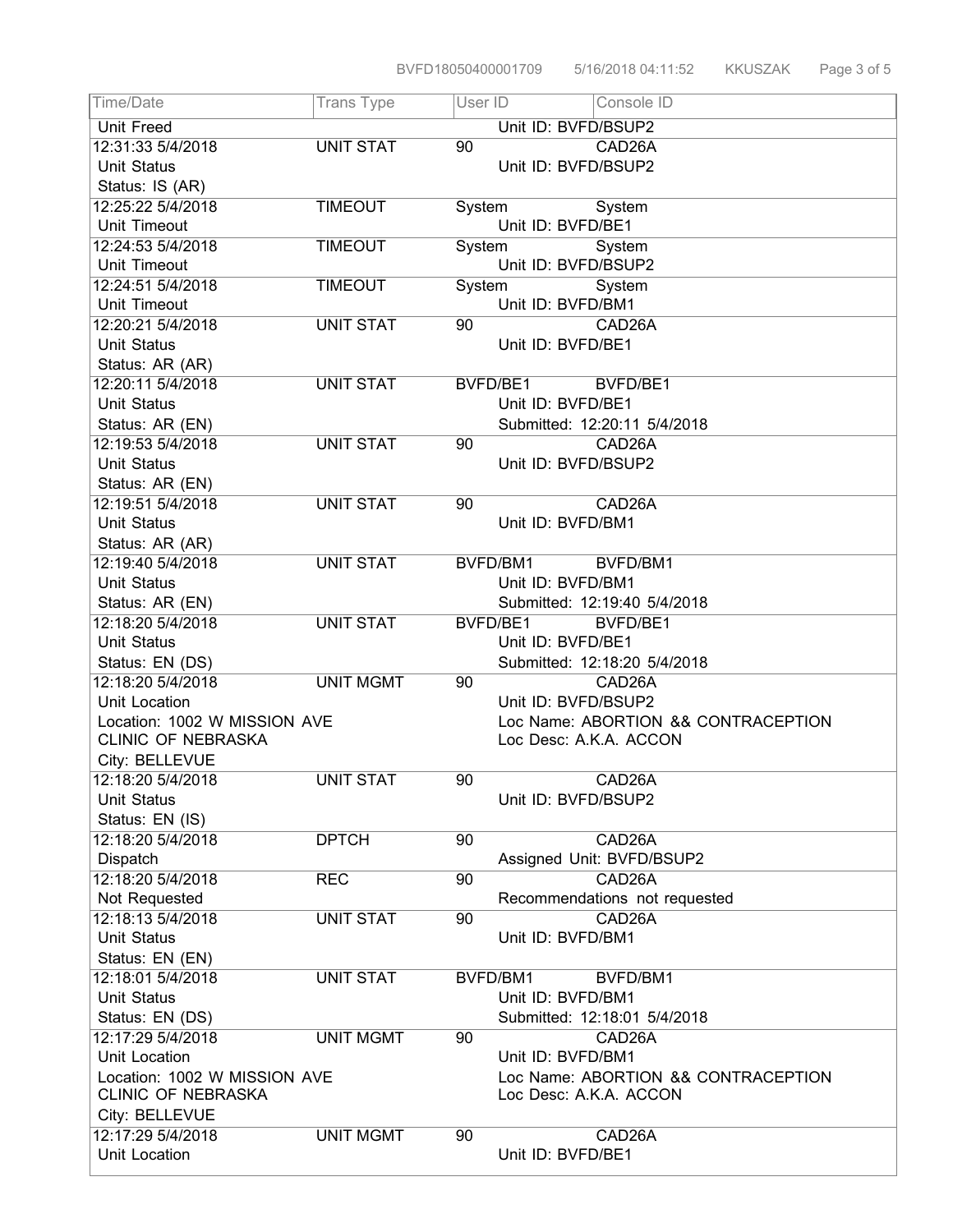| Time/Date                                                                                                                   | <b>Trans Type</b> | User ID                                 | Console ID                                   |  |  |  |
|-----------------------------------------------------------------------------------------------------------------------------|-------------------|-----------------------------------------|----------------------------------------------|--|--|--|
| Location: 1002 W MISSION AVE                                                                                                |                   |                                         | Loc Name: ABORTION && CONTRACEPTION          |  |  |  |
| <b>CLINIC OF NEBRASKA</b>                                                                                                   |                   | Loc Desc: A.K.A. ACCON                  |                                              |  |  |  |
| City: BELLEVUE                                                                                                              |                   |                                         |                                              |  |  |  |
| 12:17:29 5/4/2018                                                                                                           | <b>UNIT STAT</b>  | 90                                      | CAD <sub>26</sub> A                          |  |  |  |
| <b>Unit Status</b>                                                                                                          |                   |                                         | Unit ID: BVFD/BM1                            |  |  |  |
| Status: DS (IS)                                                                                                             |                   |                                         |                                              |  |  |  |
| 12:17:29 5/4/2018                                                                                                           | <b>UNIT STAT</b>  | 90                                      | CAD <sub>26</sub> A                          |  |  |  |
| <b>Unit Status</b>                                                                                                          |                   |                                         | Unit ID: BVFD/BE1                            |  |  |  |
| Status: DS (IS)                                                                                                             |                   |                                         |                                              |  |  |  |
| 12:17:29 5/4/2018                                                                                                           | <b>INC STAT</b>   | 90                                      | CAD <sub>26</sub> A                          |  |  |  |
| Incident Status                                                                                                             |                   |                                         | Status: Active (Pending)                     |  |  |  |
| 12:17:29 5/4/2018                                                                                                           | <b>RPT NUM</b>    | 90                                      | CAD26A                                       |  |  |  |
| Report Number Assigned                                                                                                      |                   |                                         | Rprt Num: BVFD1805040001846                  |  |  |  |
| 12:17:29 5/4/2018                                                                                                           | PRIM UNIT         | 90                                      | CAD <sub>26</sub> A                          |  |  |  |
| Primary Unit                                                                                                                |                   |                                         | Primary: BVFD/BE1                            |  |  |  |
| 12:17:29 5/4/2018                                                                                                           | <b>DPTCH</b>      | 90                                      | CAD26A                                       |  |  |  |
| Dispatch                                                                                                                    |                   |                                         | Assigned Unit: BVFD/BM1 (Officers: BVFD/BM1) |  |  |  |
| 12:17:29 5/4/2018                                                                                                           | <b>DPTCH</b>      | 90                                      | CAD26A                                       |  |  |  |
| Dispatch                                                                                                                    |                   |                                         | Assigned Unit: BVFD/BE1 (Officers: BVFD/BE1) |  |  |  |
| 12:17:20 5/4/2018                                                                                                           | <b>REC</b>        | 80                                      | CAD27A                                       |  |  |  |
| Preferred                                                                                                                   |                   |                                         | Rec: [E] BE1 (1:10); [M] BM1 (1:10)          |  |  |  |
| 12:17:20 5/4/2018                                                                                                           | <b>REC</b>        | 80                                      | CAD27A                                       |  |  |  |
| Fixed                                                                                                                       |                   |                                         | Rec: [E] BVFD/BE1; [M] BVFD/BM1              |  |  |  |
| 12:17:19 5/4/2018                                                                                                           | <b>REC</b>        | 90                                      | CAD26A                                       |  |  |  |
| Preferred                                                                                                                   |                   |                                         | Rec: [E] BE1 (1:10); [M] BM1 (1:10)          |  |  |  |
| 12:17:19 5/4/2018                                                                                                           | <b>REC</b>        | 90                                      | CAD26A                                       |  |  |  |
| Fixed                                                                                                                       |                   |                                         | Rec: [E] BVFD/BE1; [M] BVFD/BM1              |  |  |  |
| 12:17:17 5/4/2018                                                                                                           | <b>INC ASSOC</b>  | 155                                     | CAD25A                                       |  |  |  |
| Incident Associated                                                                                                         |                   |                                         | Incid #: BVPD18050400016685                  |  |  |  |
| 12:17:15 5/4/2018                                                                                                           | <b>CMNTS</b>      | 155                                     | CAD25A                                       |  |  |  |
| Comments                                                                                                                    |                   |                                         |                                              |  |  |  |
| 21 YO FEMALE TRANSPORT TO BMC IN STABLE CONDITION<br>HEMOGLOBIN 6.3 POST ABORTION                                           |                   |                                         |                                              |  |  |  |
| 12:17:15 5/4/2018                                                                                                           | PER INFO          | 155                                     | CAD25A                                       |  |  |  |
| Person 1 Added                                                                                                              |                   |                                         | Role: INITIAL CALLER                         |  |  |  |
| <b>First: CHELSEA</b>                                                                                                       |                   |                                         | Phone: (402) 292-4164                        |  |  |  |
| Address: 1002 W MISSION AV                                                                                                  |                   |                                         | Contact: Yes                                 |  |  |  |
| Is Property Seized: No                                                                                                      |                   |                                         |                                              |  |  |  |
| 12:17:15 5/4/2018                                                                                                           | PREM/HAZ          | 155                                     | CAD <sub>25</sub> A                          |  |  |  |
| Prem/Haz Check                                                                                                              |                   | Title: ABORTION && CONTRACEPTION CLINIC |                                              |  |  |  |
| Owner Name: CARHART, LEROY                                                                                                  |                   |                                         | Owner Phone: (402) 510-7419                  |  |  |  |
| Type: REP                                                                                                                   |                   |                                         | Description: REPRESENTATIVE                  |  |  |  |
| Proximity: Direct Hit                                                                                                       |                   |                                         | Location: 1002 W MISSION AVE                 |  |  |  |
| Comments: BUS: 402-292-2291                                                                                                 |                   |                                         |                                              |  |  |  |
| BUS: 402-292-4164                                                                                                           |                   |                                         |                                              |  |  |  |
| HRS: M-F 0800-1800                                                                                                          |                   |                                         |                                              |  |  |  |
| ALARM: SEI 402-333-3667 (INTRUSION, FIRE, HOLDUP, DURESS)                                                                   |                   |                                         |                                              |  |  |  |
| MAIN PBX GOES TO EMPLY AFTER HOURS/ANSWERS: HELLO, MAY I HELP YOU<br>OUTSIDE CAMERAS DO NOT WORK, JUST USED AS A DETERRENCE |                   |                                         |                                              |  |  |  |
|                                                                                                                             |                   |                                         |                                              |  |  |  |
| 7/9/13 CAS                                                                                                                  |                   |                                         | Contact Name: CARHART, MARY                  |  |  |  |
| Contact Phone: (402) 510-4395                                                                                               |                   |                                         | Contact Name: CARHART, JANINE                |  |  |  |
| Contact Phone: (402) 510-4402                                                                                               |                   |                                         |                                              |  |  |  |
| 12:17:15 5/4/2018                                                                                                           | PREM/HAZ          | 155                                     | CAD25A                                       |  |  |  |
| Prem/Haz Check                                                                                                              |                   |                                         | Title: BELLEVUE HEALTH CLINIC                |  |  |  |